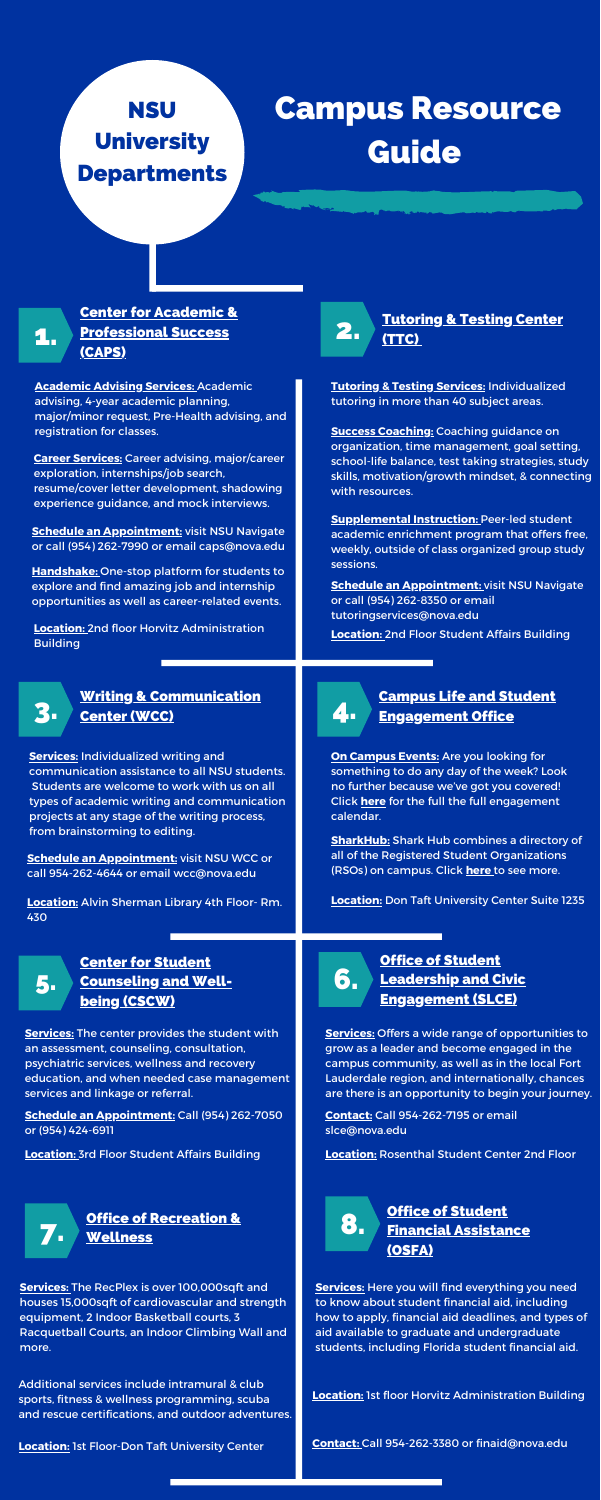

## [Enrollment](https://www.nova.edu/financialaid/contactus/index.html) And Student Services



## **Office Of [International](https://www.nova.edu/internationalaffairs/index.html)** 11. Title IX [Office](https://www.nova.edu/title-ix/index.html) **12.** Affairs (OIA)

### **Military Affairs Veterans** [Resource](https://www.nova.edu/veterans/index.html) Center

### Diversity, Equity, **Inclusion, and [Belonging](https://www.nova.edu/campuslife/diversity/index.html) Office**

# 14.

16.

### **Student [Disability](https://undergrad.nova.edu/academics/center-academic-professional-success/index.html) Services Office**

with identified disabilities. Services include<br>academic accommodations, service animals, & University housing accommodations. **Services:** Provides information and individualized accommodations for students with identified disabilities. Services include

13.

**One-Stop Shop:** Students can register for classes, make a payment, receive an official transcript, receive enrollment verification, receive parking decals, receive their SharkCard, receive registration, financial aid, and student account information.

with the control of the control of the disability services@nova.edu **Contact:** Call (954) 262-7185 or email

**Services:** Seeks to strengthen and enrich the NSU community through engagement opportunities, educational programming, vast cultural experiences, and provide support for traditionally underrepresented student populations to cultivate a continually sensitive and unified campus environment.

**Services:** The Office of Student Media oversees the publication of The Current and the operation of WNSU Radio X and Sharks United Television (SUTV).

The office provides NSU students with opportunities to gain hands on experience in real world settings.

**Services:** NSU is committed to maintaining classes, programs, and activities that are free from sexual discrimination and misconduct, in compliance with Title IX of the Education Amendments of 1972.

**Location:** Rosenthal Student Center-1st Floor, Suite 121



9.

**Contact:** If you or someone you know has questions, concerns, or would like to speak to someone about an experience, please review the resources on our **[website](https://www.nova.edu/title-ix/index.html)** or contact the **Title IX [staff.](https://www.nova.edu/title-ix/index.html) Tel: (954) 262-7863**

**International Students:** Offers immigration assistance for the NSU community and serves as a liaison between our office and U.S. Citizenship and Immigration Services (USCIS) in matters related to international students.

**Location:** Rosenthal Building, Room 113

**Sharks Abroad:** Supports all NSU students who are interested in studying, interning, volunteering, and/or shadowing abroad.

**Contact:** Adler Marchand, (954) 262-7286, [am1257@nova.edu.](mailto:am1257@nova.edu) **Contact:** Call (954) 262-3524

**Services:** NSU is committed to assisting veterans in taking advantage of their educational benefits, coordinating resources and services to enable academic success, graduation and career attainment, providing coordinated care for veteran and their family's health needs, and creating the pathway for future leaders through the Army ROTC program.

**Location:** Rosenthal Building, Room 104 **Location:** Carl DeSantis Building Atrium, RM 1045



**Contact:** (954) 262-2602 or [sharktv@nova.edu](mailto:sharktv@nova.edu)

**Vehicle Assistance:** Public Safety assists anyone within the NSU community, within NSU property limits, in restarting their vehicles or unlocking the vehicle doors if needed.

**Public Safety Escorts:** Public Safety provides safety walking escorts upon request to anyone in the NSU community, on NSU property limits, 24 hours a day.

**Location:** 1st floor Horvitz Administration Building **Contact:** (954) 262-3380

**Services:** Provides mentorship to "Student Success Scholars" as they pursue their academic, social, personal, and professional goals. Click **[here](https://www.nova.edu/studentsuccess/)** [f](https://www.nova.edu/studentsuccess/)or more information on the mentorship program.

Contact: StudentSuccess@nova.edu

**Location:** 2nd Floor Horvitz Administration Building

**Contact:** (954) 262-8999 or parkingservices@nova.edu



NSU Care [Team](https://www.nova.edu/studentcare/index.html)

**Services:** The overall goals of the Team is to connect students in need with necessary resources to help resolve underlying concerns that may impede their daily functioning, disrupt their ability to be successful, and might be indicative of harm to self or others.

**Contact:** nsucareteam@nova.edu

### **Shark IT [Service](https://www.nova.edu/help/index.html) Center** 20.

**Services:** Provides students with a centralized point of contact for technical support services including issues with email, online courses, network access, or another technical question.

**Contact:** (954) 262-4357

**[Email:](mailto:SharkITService@nova.edu)** [SharkITService@nova.edu](mailto:SharkITService@nova.edu)



**Services:** Covers many facets of the student experience, from finding information about our student mediation services to reporting incidents, concerns, or grievances that you may have observed.

**Contact:** (954) 262-7281 or [studentconduct@nova.edu](mailto:studentconduct@nova.edu)

**Location:** Rosenthal Building, Room 121